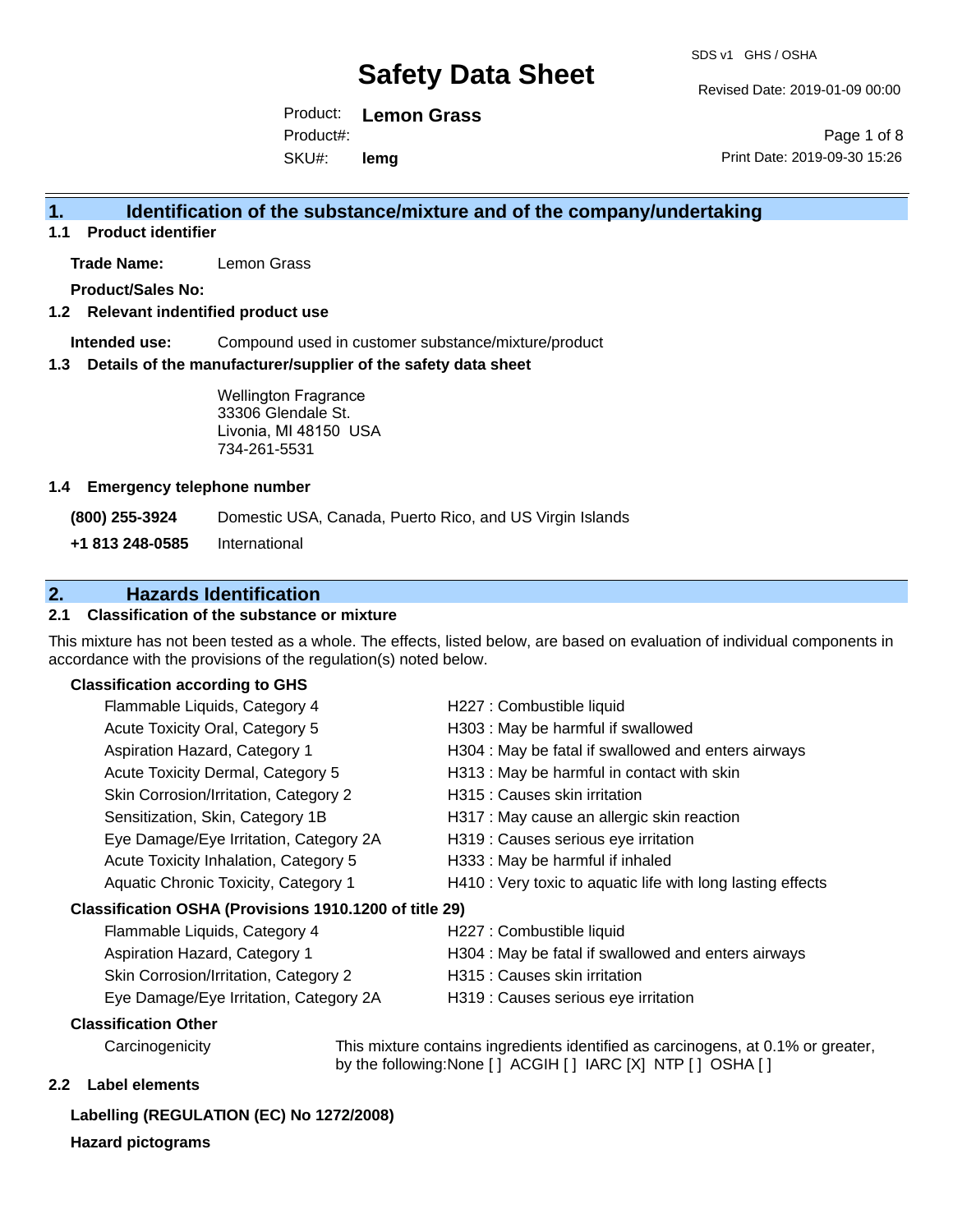SDS v1 GHS / OSHA

Revised Date: 2019-01-09 00:00

Print Date: 2019-09-30 15:26

Page 2 of 8

Product: **Lemon Grass**

**lemg**

SKU#: Product#:





|  |  | <b>Signal Word: Danger</b> |
|--|--|----------------------------|
|--|--|----------------------------|

#### **Hazard statments**

| H <sub>22</sub> 7 | Combustible liquid                                   |
|-------------------|------------------------------------------------------|
| H <sub>303</sub>  | May be harmful if swallowed                          |
| H <sub>304</sub>  | May be fatal if swallowed and enters airways         |
| H313              | May be harmful in contact with skin                  |
| H315              | Causes skin irritation                               |
| H317              | May cause an allergic skin reaction                  |
| H319              | Causes serious eye irritation                        |
| H333              | May be harmful if inhaled                            |
| H410              | Very toxic to aquatic life with long lasting effects |

#### **Precautionary Statements**

#### **Prevention:**

| P <sub>235</sub> | Keep cool                                                             |
|------------------|-----------------------------------------------------------------------|
| P <sub>264</sub> | Wash hands thoroughly after handling                                  |
| P272             | Contaminated work clothing should not be allowed out of the workplace |
| P273             | Avoid release to the environment                                      |
|                  |                                                                       |

#### **Response:**

| $P301 + P310 + P331$ | IF SWALLOWED: Immediately call a POISON CENTER or doctor/physician Do NOT<br>induce vomiting                                          |
|----------------------|---------------------------------------------------------------------------------------------------------------------------------------|
| $P302 + P352$        | IF ON SKIN: Wash with soap and water                                                                                                  |
| $P304 + P312$        | IF INHALED: Call a POISON CENTER or doctor/physician if you feel unwell                                                               |
| $P305 + P351 + P338$ | IF IN EYES: Rinse cautiously with water for several minutes Remove contact lenses if<br>present and easy to do. continue rinsing      |
| P312                 | Call a POISON CENTER or doctor/physician if you feel unwell                                                                           |
| $P333 + P313$        | If skin irritation or a rash occurs: Get medical advice/attention                                                                     |
| $P337 + P313$        | If eye irritation persists: Get medical advice/attention                                                                              |
| P362                 | Take off contaminated clothing and wash before reuse                                                                                  |
| P363                 | Wash contaminated clothing before reuse                                                                                               |
| P370 + P378          | In case of fire: Use Carbon dioxide (CO2), Dry chemical, or Foam for extinction. Do not use<br>a direct water jet on burning material |
| P391                 | <b>Collect Spillage</b>                                                                                                               |
|                      |                                                                                                                                       |

#### **2.3 Other Hazards**

#### **no data available**

### **3. Composition/Information on Ingredients**

#### **3.1 Mixtures**

This product is a complex mixture of ingredients, which contains among others the following substance(s), presenting a health or environmental hazard within the meaning of the UN Globally Harmonized System of Classification and Labeling of Chemicals (GHS):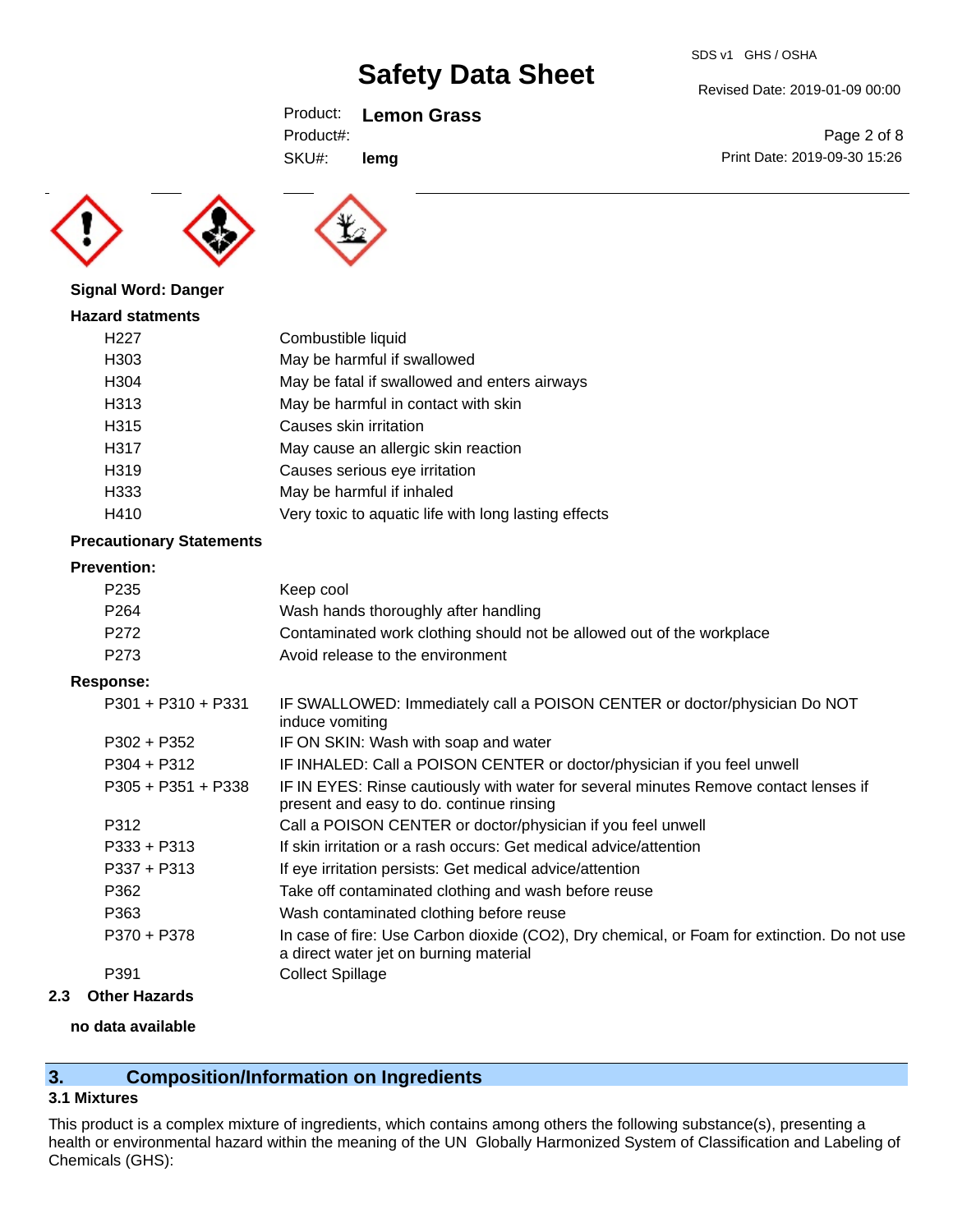SDS v1 GHS / OSHA

Revised Date: 2019-01-09 00:00

Product: **Lemon Grass**

Product#:

SKU#: **lemg**

Page 3 of 8 Print Date: 2019-09-30 15:26

| CAS#<br>Ingredient     | EC#                                                                                                                                                                                                                                                                                                                                                                                                                                                                                   | Conc.<br>Range | <b>GHS Classification</b>           |
|------------------------|---------------------------------------------------------------------------------------------------------------------------------------------------------------------------------------------------------------------------------------------------------------------------------------------------------------------------------------------------------------------------------------------------------------------------------------------------------------------------------------|----------------|-------------------------------------|
| 8050-15-5              | 232-476-2                                                                                                                                                                                                                                                                                                                                                                                                                                                                             | $30 - 40%$     | H402; H412                          |
|                        | Methyl ester of rosin (partially hydrogenated)                                                                                                                                                                                                                                                                                                                                                                                                                                        |                |                                     |
| 5392-40-5              | 226-394-6                                                                                                                                                                                                                                                                                                                                                                                                                                                                             | $10 - 20 \%$   | H313; H315; H317; H319; H401        |
| Citral                 |                                                                                                                                                                                                                                                                                                                                                                                                                                                                                       |                |                                     |
| 5989-27-5              | 227-813-5                                                                                                                                                                                                                                                                                                                                                                                                                                                                             | 10 - 20 %      | H226; H304; H315; H317; H400; H410  |
| Limonene               |                                                                                                                                                                                                                                                                                                                                                                                                                                                                                       |                |                                     |
| 120-51-4               | 204-402-9                                                                                                                                                                                                                                                                                                                                                                                                                                                                             | 10 - 20 %      | H302; H313; H400; H411              |
| <b>Benzyl Benzoate</b> |                                                                                                                                                                                                                                                                                                                                                                                                                                                                                       |                |                                     |
| 586-62-9               | 209-578-0                                                                                                                                                                                                                                                                                                                                                                                                                                                                             | $5 - 10 \%$    | H227; H303; H304; H316; H317; H400; |
| <b>Terpinolene</b>     |                                                                                                                                                                                                                                                                                                                                                                                                                                                                                       |                | H410                                |
| $80 - 56 - 8$          | 201-291-9                                                                                                                                                                                                                                                                                                                                                                                                                                                                             | $2 - 5%$       | H226; H302; H304; H315; H317; H400; |
| pinene                 |                                                                                                                                                                                                                                                                                                                                                                                                                                                                                       |                | H410                                |
| $127 - 91 - 3$         | 204-872-5                                                                                                                                                                                                                                                                                                                                                                                                                                                                             | $1 - 2%$       | H226; H304; H315; H317; H400; H410  |
| <b>ß-Pinene</b>        |                                                                                                                                                                                                                                                                                                                                                                                                                                                                                       |                |                                     |
| $98 - 55 - 5$          | 202-680-6                                                                                                                                                                                                                                                                                                                                                                                                                                                                             | $1 - 2%$       | H227; H303; H315; H319; H401        |
| <b>Terpineol</b>       |                                                                                                                                                                                                                                                                                                                                                                                                                                                                                       |                |                                     |
|                        | $\mathbf{1} \cdot \mathbf{1} \cdot \mathbf{1} \cdot \mathbf{1} \cdot \mathbf{1} \cdot \mathbf{1} \cdot \mathbf{1} \cdot \mathbf{1} \cdot \mathbf{1} \cdot \mathbf{1} \cdot \mathbf{1} \cdot \mathbf{1} \cdot \mathbf{1} \cdot \mathbf{1} \cdot \mathbf{1} \cdot \mathbf{1} \cdot \mathbf{1} \cdot \mathbf{1} \cdot \mathbf{1} \cdot \mathbf{1} \cdot \mathbf{1} \cdot \mathbf{1} \cdot \mathbf{1} \cdot \mathbf{1} \cdot \mathbf{1} \cdot \mathbf{1} \cdot \mathbf{1} \cdot \mathbf{$ |                |                                     |

See Section 16 for full text of GHS classification codes

See Section 16 for full text of GHS classification codes which where not shown in section 2

Total Hydrocarbon Content (%  $w/w$ ) = 33.49

| <b>First Aid Measures</b><br>4.                                                   |                                                                                                               |
|-----------------------------------------------------------------------------------|---------------------------------------------------------------------------------------------------------------|
| <b>Description of first aid measures</b><br>4.1                                   |                                                                                                               |
| Inhalation:                                                                       | Remove from exposure site to fresh air and keep at rest.<br>Obtain medical advice.                            |
| Eye Exposure:                                                                     | Flush immediately with water for at least 15 minutes.<br>Contact physician if symptoms persist.               |
| <b>Skin Exposure:</b>                                                             | Remove contaminated clothes. Wash thoroughly with water (and soap).<br>Contact physician if symptoms persist. |
| Ingestion:                                                                        | Rinse mouth with water and obtain medical advice.                                                             |
| Most important symptoms and effects, both acute and delayed<br>4.2                |                                                                                                               |
| <b>Symptoms:</b>                                                                  | no data available                                                                                             |
| Risks:                                                                            | Refer to Section 2.2 "Hazard Statements"                                                                      |
| Indication of any immediate medical attention and special treatment needed<br>4.3 |                                                                                                               |
| Treatment:                                                                        | Refer to Section 2.2 "Response"                                                                               |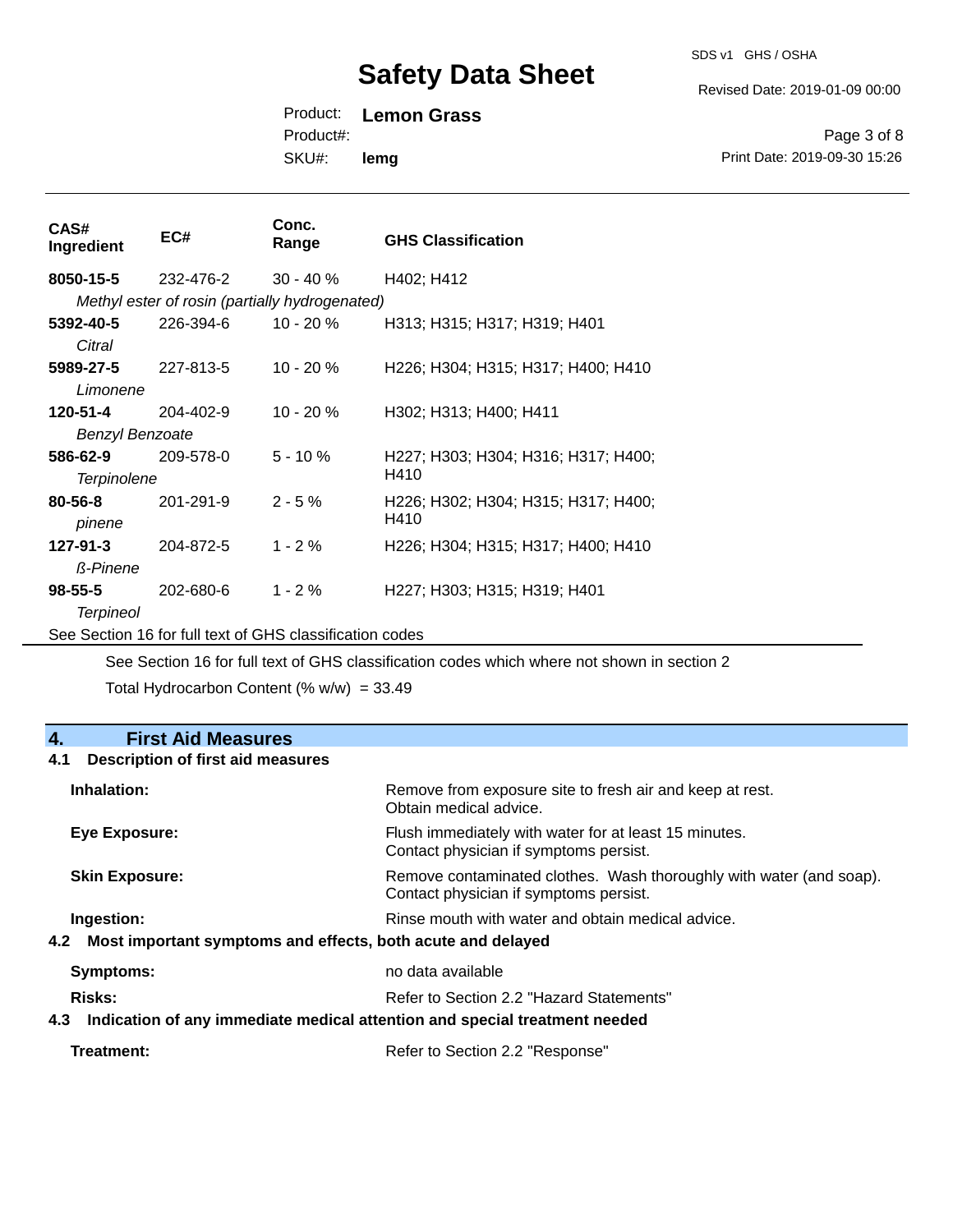SDS v1 GHS / OSHA

Revised Date: 2019-01-09 00:00

Product: **Lemon Grass** SKU#: Product#: **lemg**

Page 4 of 8 Print Date: 2019-09-30 15:26

| 5 <sub>1</sub><br><b>Fire-Fighting measures</b>                |                                                   |
|----------------------------------------------------------------|---------------------------------------------------|
| <b>Extinguishing media</b><br>5.1                              |                                                   |
| Suitable:                                                      | Carbon dioxide (CO2), Dry chemical, Foam          |
| Unsuitable                                                     | Do not use a direct water jet on burning material |
| Special hazards arising from the substance or mixture<br>5.2   |                                                   |
| During fire fighting:<br><b>Advice for firefighters</b><br>5.3 | Water may be ineffective                          |
| <b>Further information:</b>                                    | Standard procedure for chemical fires             |

#### **6. Accidental Release Measures**

#### **6.1 Personal precautions, protective equipment and emergency procedures**

Avoid inhalation and contact with skin and eyes. A self-contained breathing apparatus is recommended in case of a major spill.

#### **6.2 Environmental precautions**

Keep away from drains, soil, and surface and groundwater.

#### **6.3 Methods and materials for containment and cleaning up**

Clean up spillage promptly. Remove ignition sources. Provide adequate ventilation. Avoid excessive inhalation of vapors. Gross spillages should be contained by use of sand or inert powder and disposed of according to the local regulations.

#### **6.4 Reference to other sections**

Not Applicable

### **7. Handling and Storage**

#### **7.1 Precautions for safe handling**

Apply according to good manufacturing and industrial hygiene practices with proper ventilation. Do not drink, eat or smoke while handling. Respect good personal hygiene.

#### **7.2 Conditions for safe storage, including any incompatibilities**

Store in a cool, dry and ventilated area away from heat sources and protected from light in tightly closed original container. Avoid uncoated metal container. Keep air contact to a minimum.

#### **7.3 Specific end uses**

No information available

#### **8. Exposure Controls/Personal Protection**

#### **8.1 Control parameters**

| <b>Exposure Limits:</b>      |                 |                              |       |              |             |                                           |  |
|------------------------------|-----------------|------------------------------|-------|--------------|-------------|-------------------------------------------|--|
| Component                    |                 |                              | ACGIH | <b>ACGIH</b> | <b>OSHA</b> | OSHA<br>TWA ppm STEL ppm TWA ppm STEL ppm |  |
| 80-56-8                      | pinene          |                              | 20    |              |             |                                           |  |
| 127-91-3                     | <b>ß-Pinene</b> |                              | 20    |              |             |                                           |  |
| <b>Engineering Controls:</b> |                 | Use local exhaust as needed. |       |              |             |                                           |  |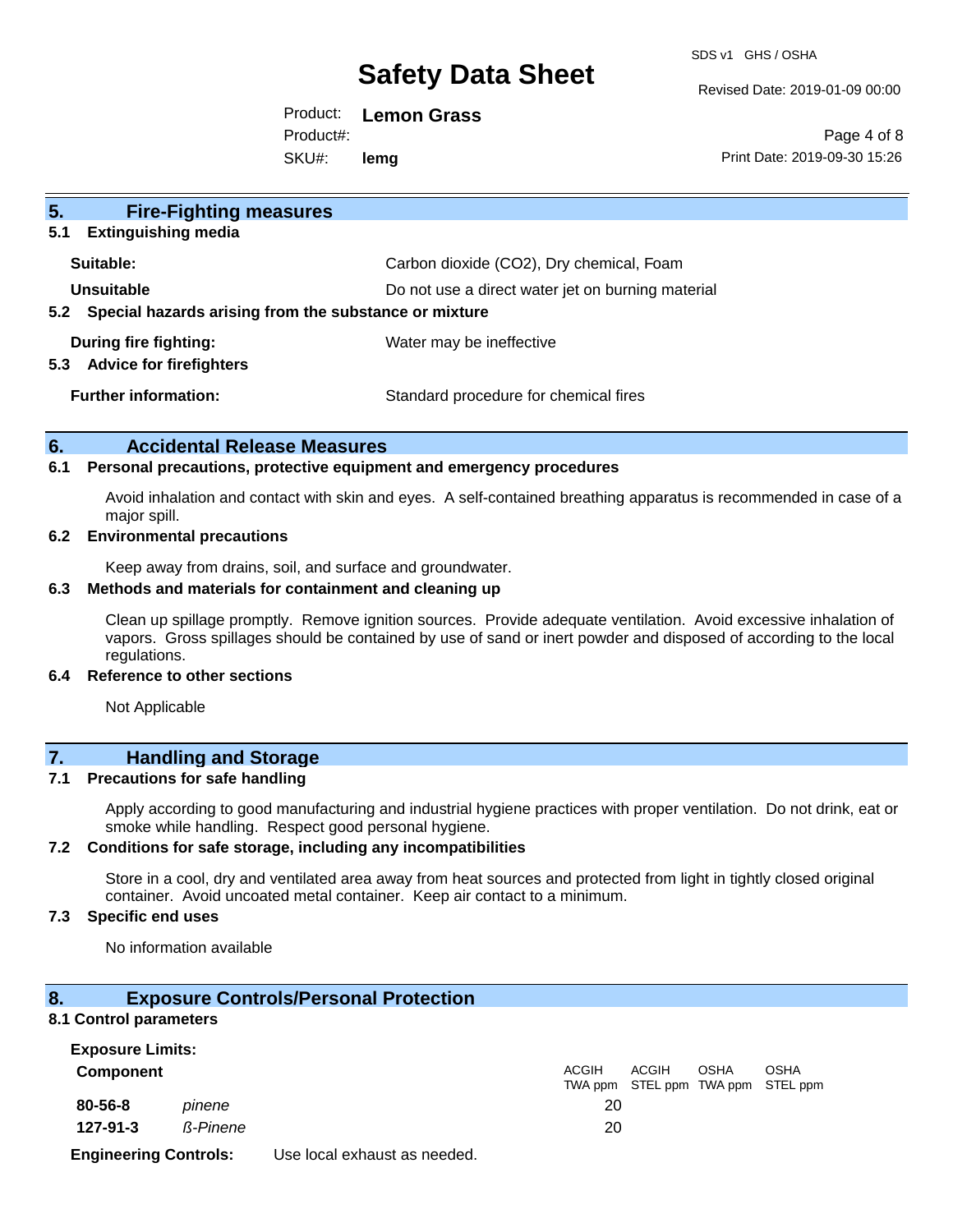SDS v1 GHS / OSHA

Revised Date: 2019-01-09 00:00

Product: **Lemon Grass** SKU#: Product#: **lemg**

Page 5 of 8 Print Date: 2019-09-30 15:26

### **8.2 Exposure controls - Personal protective equipment**

| Eye protection:                | Tightly sealed goggles, face shield, or safety glasses with brow guards and side shields, etc.<br>as may be appropriate for the exposure |
|--------------------------------|------------------------------------------------------------------------------------------------------------------------------------------|
| <b>Respiratory protection:</b> | Avoid excessive inhalation of concentrated vapors. Apply local ventilation where appropriate.                                            |
| <b>Skin protection:</b>        | Avoid Skin contact. Use chemically resistant gloves as needed.                                                                           |

### **9. Physical and Chemical Properties**

#### **9.1 Information on basic physical and chemical properties**

| Appearance:                  | Liquid                      |
|------------------------------|-----------------------------|
| Odor:                        | Conforms to Standard        |
| Color:                       | Pale Yellow to Yellow (3-6) |
| <b>Viscosity:</b>            | Liquid                      |
| <b>Freezing Point:</b>       | Not determined              |
| <b>Boiling Point:</b>        | Not determined              |
| <b>Melting Point:</b>        | Not determined              |
| <b>Flashpoint (CCCFP):</b>   | 145 F (62.78 C)             |
| <b>Auto flammability:</b>    | Not determined              |
| <b>Explosive Properties:</b> | None Expected               |
| <b>Oxidizing properties:</b> | None Expected               |
| Vapor Pressure (mmHg@20 C):  | 0.3490                      |
| %VOC:                        | 0.35                        |
| Specific Gravity @ 25 C:     | 0.9350                      |
| Density @ 25 C:              | 0.9320                      |
| Refractive Index @ 20 C:     | 1.4960                      |
| Soluble in:                  | Oil                         |

### **10. Stability and Reactivity**

| <b>10.1 Reactivity</b>                  | None                                               |
|-----------------------------------------|----------------------------------------------------|
| <b>10.2 Chemical stability</b>          | Stable                                             |
| 10.3 Possibility of hazardous reactions | None known                                         |
| <b>10.4 Conditions to avoid</b>         | None known                                         |
| 10.5 Incompatible materials             | Strong oxidizing agents, strong acids, and alkalis |
| 10.6 Hazardous decomposition products   | None known                                         |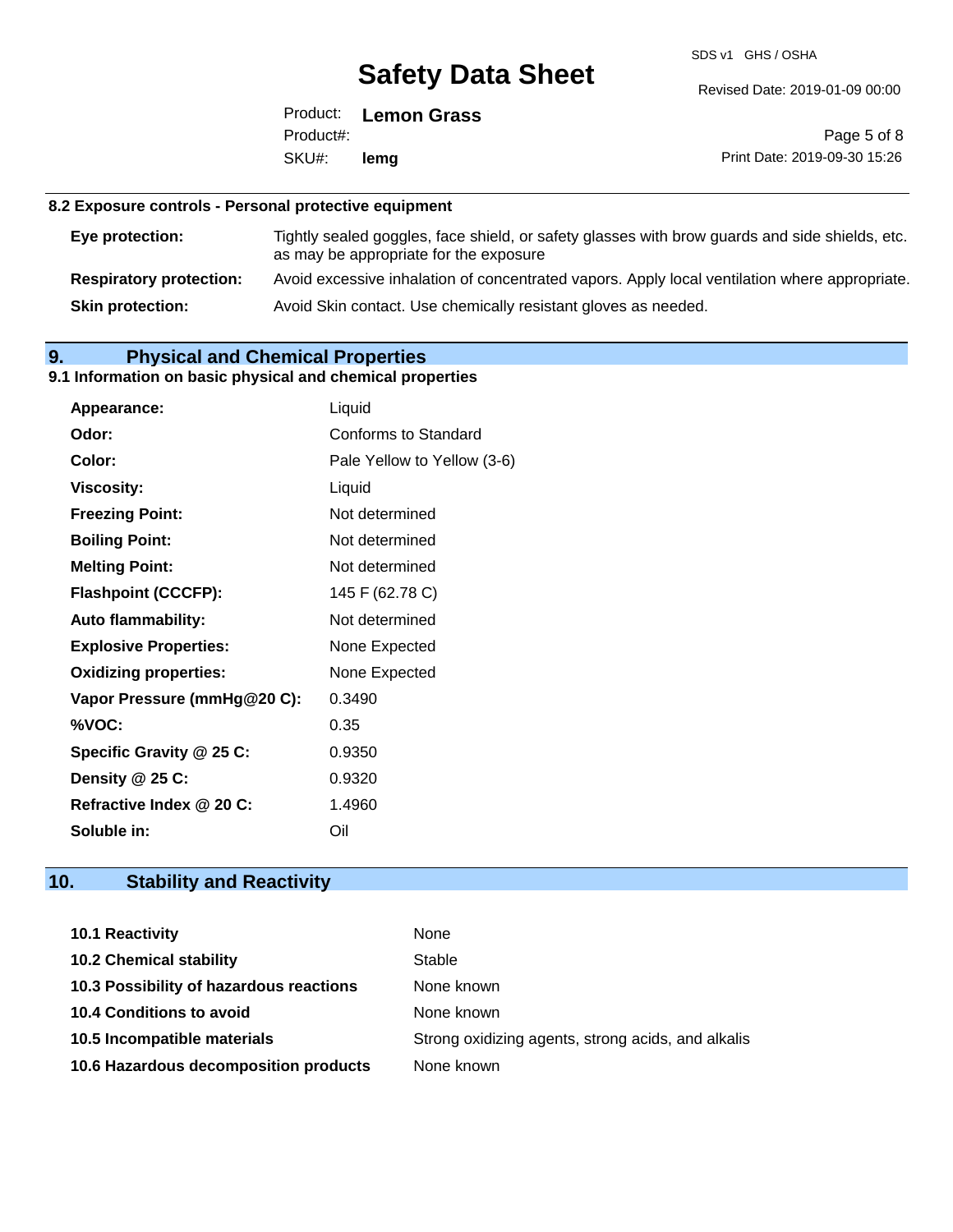SDS v1 GHS / OSHA

Revised Date: 2019-01-09 00:00

Product: **Lemon Grass** SKU#: Product#: **lemg**

Page 6 of 8 Print Date: 2019-09-30 15:26

| 11.<br><b>Toxicological Information</b> |  |
|-----------------------------------------|--|
|-----------------------------------------|--|

#### **11.1 Toxicological Effects**

Acute Toxicity Estimates (ATEs) based on the individual Ingredient Toxicity Data utilizing the "Additivity Formula"

| Acute toxicity - Oral - (Rat) mg/kg                | (LD50: 3816.2346) May be harmful if swallowed            |
|----------------------------------------------------|----------------------------------------------------------|
| Acute toxicity - Dermal - (Rabbit) mg/kg           | (LD50: 3170.0351) May be harmful in contact with skin    |
| Acute toxicity - Inhalation - (Rat) mg/L/4hr       | (LD50: 26.1186) May be harmful if inhaled                |
| <b>Skin corrosion / irritation</b>                 | May be harmful if inhaled                                |
| Serious eye damage / irritation                    | Causes serious eye irritation                            |
| <b>Respiratory sensitization</b>                   | Not classified - the classification criteria are not met |
| <b>Skin sensitization</b>                          | May cause an allergic skin reaction                      |
| <b>Germ cell mutagenicity</b>                      | Not classified - the classification criteria are not met |
| Carcinogenicity                                    | Not classified - the classification criteria are not met |
| <b>Reproductive toxicity</b>                       | Not classified - the classification criteria are not met |
| Specific target organ toxicity - single exposure   | Not classified - the classification criteria are not met |
| Specific target organ toxicity - repeated exposure | Not classified - the classification criteria are not met |
| <b>Aspiration hazard</b>                           | May be fatal if swallowed and enters airways             |

#### **12. Ecological Information**

| <b>12.1 Toxicity</b>               |                                                          |
|------------------------------------|----------------------------------------------------------|
| <b>Acute acquatic toxicity</b>     | Not classified - the classification criteria are not met |
| <b>Chronic acquatic toxicity</b>   | Very toxic to aquatic life with long lasting effects     |
| <b>Toxicity Data on soil</b>       | no data available                                        |
| <b>Toxicity on other organisms</b> | no data available                                        |
|                                    |                                                          |
| 12.2 Persistence and degradability | no data available                                        |
| 12.3 Bioaccumulative potential     | no data available                                        |
| 12.4 Mobility in soil              | no data available                                        |
| 12.5 Other adverse effects         | no data available                                        |

#### **13. Disposal Conditions**

#### **13.1 Waste treatment methods**

Do not allow product to reach sewage systems. Dispose of in accordance with all local and national regulations. Send to a licensed waste management company.The product should not be allowed to enter drains, water courses or the soil. Do not contaminate ponds, waterways or ditches with chemical or used container.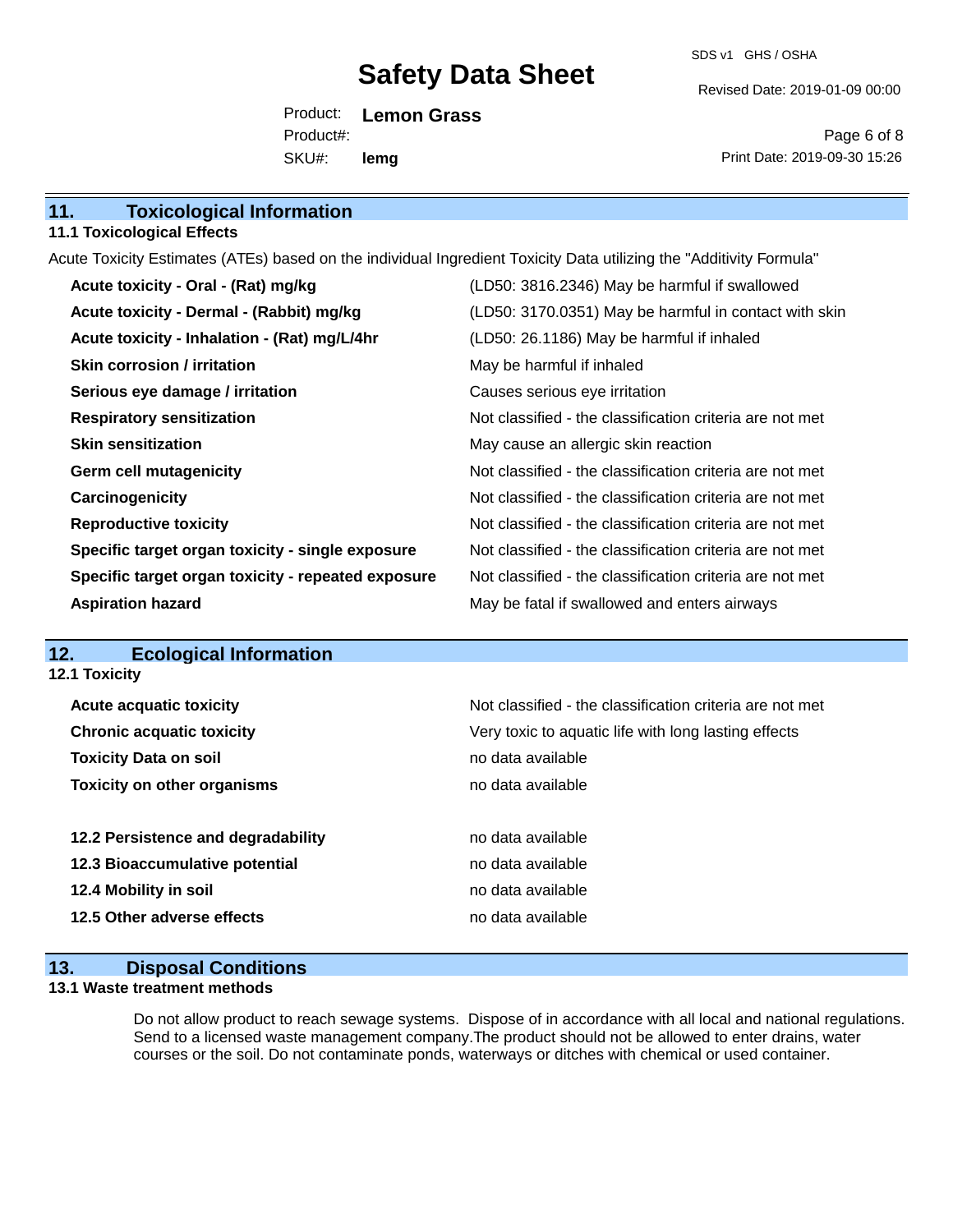SDS v1 GHS / OSHA

Revised Date: 2019-01-09 00:00

Product: **Lemon Grass** SKU#: Product#: **lemg**

Page 7 of 8 Print Date: 2019-09-30 15:26

### **14. Transport Information**

| <b>Marine Pollutant</b>                                       | Yes. Ingredient of greatest environmental impact:<br>5989-27-5 : (10 - 20 %) : Limonene |              |                                     |                 |               |
|---------------------------------------------------------------|-----------------------------------------------------------------------------------------|--------------|-------------------------------------|-----------------|---------------|
| <b>Regulator</b>                                              |                                                                                         | <b>Class</b> | <b>Pack Group</b>                   | <b>Sub Risk</b> | UN-nr.        |
| U.S. DOT (Non-Bulk)                                           |                                                                                         |              | Not Regulated - Not Dangerous Goods |                 |               |
| <b>Chemicals NOI</b>                                          |                                                                                         |              |                                     |                 |               |
| <b>ADR/RID (International Road/Rail)</b>                      |                                                                                         |              |                                     |                 |               |
| <b>Environmentally Hazardous</b><br>Substance, Liquid, n.o.s. |                                                                                         | 9            | Ш                                   |                 | <b>UN3082</b> |
| <b>IATA (Air Cargo)</b>                                       |                                                                                         |              |                                     |                 |               |
| <b>Environmentally Hazardous</b><br>Substance, Liquid, n.o.s. |                                                                                         | 9            | Ш                                   |                 | <b>UN3082</b> |
| IMDG (Sea)                                                    |                                                                                         |              |                                     |                 |               |
| <b>Environmentally Hazardous</b><br>Substance, Liquid, n.o.s. |                                                                                         | 9            | Ш                                   |                 | UN3082        |

| 15.        | <b>Regulatory Information</b>                                        |                                                              |
|------------|----------------------------------------------------------------------|--------------------------------------------------------------|
|            | <b>U.S. Federal Regulations</b>                                      |                                                              |
|            | <b>TSCA (Toxic Substance Control Act)</b>                            | All components of the substance/mixture are listed or exempt |
|            | 40 CFR(EPCRA, SARA, CERCLA and CAA)<br><b>U.S. State Regulations</b> | This product contains NO components of concern.              |
|            | <b>California Proposition 65 Warning</b>                             | This product contains the following components:              |
|            | 123-35-3(NF 204-622-5 0.1 - 1.0 %                                    | beta-Myrcene (Natural Source)                                |
|            | <b>Canadian Regulations</b>                                          |                                                              |
| <b>DSL</b> |                                                                      | 100.00% of the components are listed or exempt.              |

### **16. Other Information**

#### **GHS H-Statements referred to under section 3 and not listed in section 2**

| H226 : Flammable liquid and vapour                       | H302 : Harmful if swallowed                            |
|----------------------------------------------------------|--------------------------------------------------------|
| H316 : Causes mild skin irritation                       | H317 : May cause an allergic skin reaction             |
| H400 : Very Toxic to aquatic life                        | H401 : Toxic to aquatic life                           |
| H402 : Harmful to aquatic life                           | H411 : Toxic to aquatic life with long lasting effects |
| H412 : Harmful to aquatic life with long lasting effects |                                                        |
| <b>Total Fractional Values</b>                           |                                                        |
| (TFV) Risk                                               | (TFV) Risk                                             |
| (199.49) Sensitization, Skin, Category 1                 | (191.43) Acute Toxicity Inhalation, Category 5         |
| (137.09) Aquatic Chronic Toxicity, Category 3            | (19.56) Sensitization, Skin, Category 1B               |
| (13.59) Aquatic Chronic Toxicity, Category 2             | (5.69) Skin Corrosion/Irritation, Category 3           |
| (4.62) Skin Corrosion/Irritation, Category 2             | (3.35) Aspiration Hazard, Category 1                   |
| (2.95) Aquatic Chronic Toxicity, Category 4              | (2.90) Eye Damage/Eye Irritation, Category 2A          |
|                                                          |                                                        |